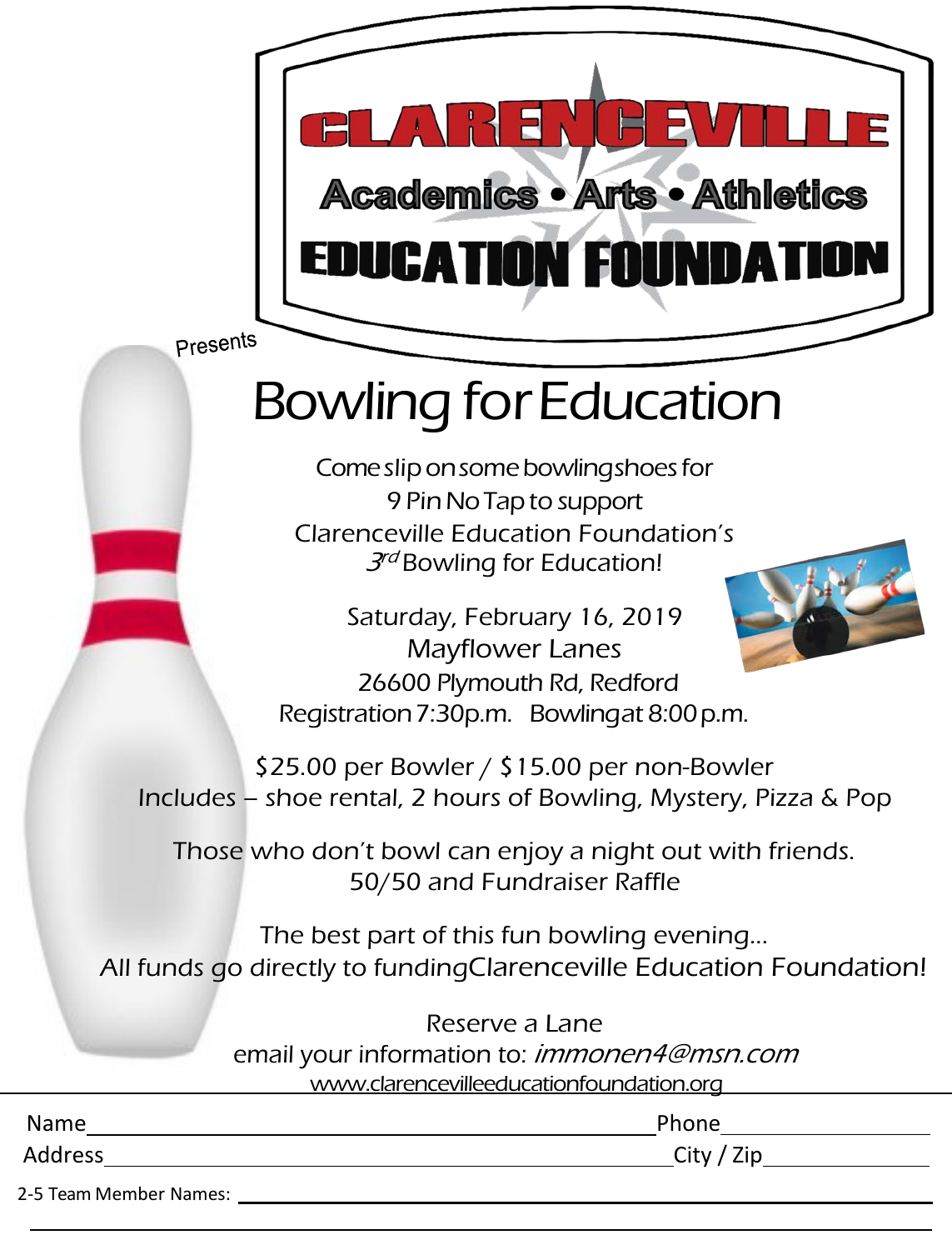

## **Bowling for Education**

**Clarenceville Education Foundation's**  *3rd* **Bowling for Education!** 

**Saturday, February 16, 2019 Mayflower Lanes** 26600 Plymouth Rd, Redford **Registration 7:30p.m. Bowling at 8:00 p.m.** 

**We are seeking Sponsors!!!** 

**Education Sponsor or Team Sponsor Friend Sponsor or Mystery for \$75. each (2 available) Super Prize Raffle Sponsor or Prize Raffle Sponsor**

Flip over for details

**Sponsors will be displayed by their sponsored item, at the lane & listed in the program**

**The best part of this fun bowling evening... All funds go directly to Clarenceville Education Foundation!**

> **To sponsor or for more information email: [immonen4@msn.com](mailto:immonen4@msn.com)**

**[www.clarencevilleeducationfoundation.org](http://www.clarencevilleeducationfoundation.org/)**

The Clarenceville Education Foundation is a 501(c)(3) Qualified Organization. Your donation is tax deductible to the fullest extent allowed by law.